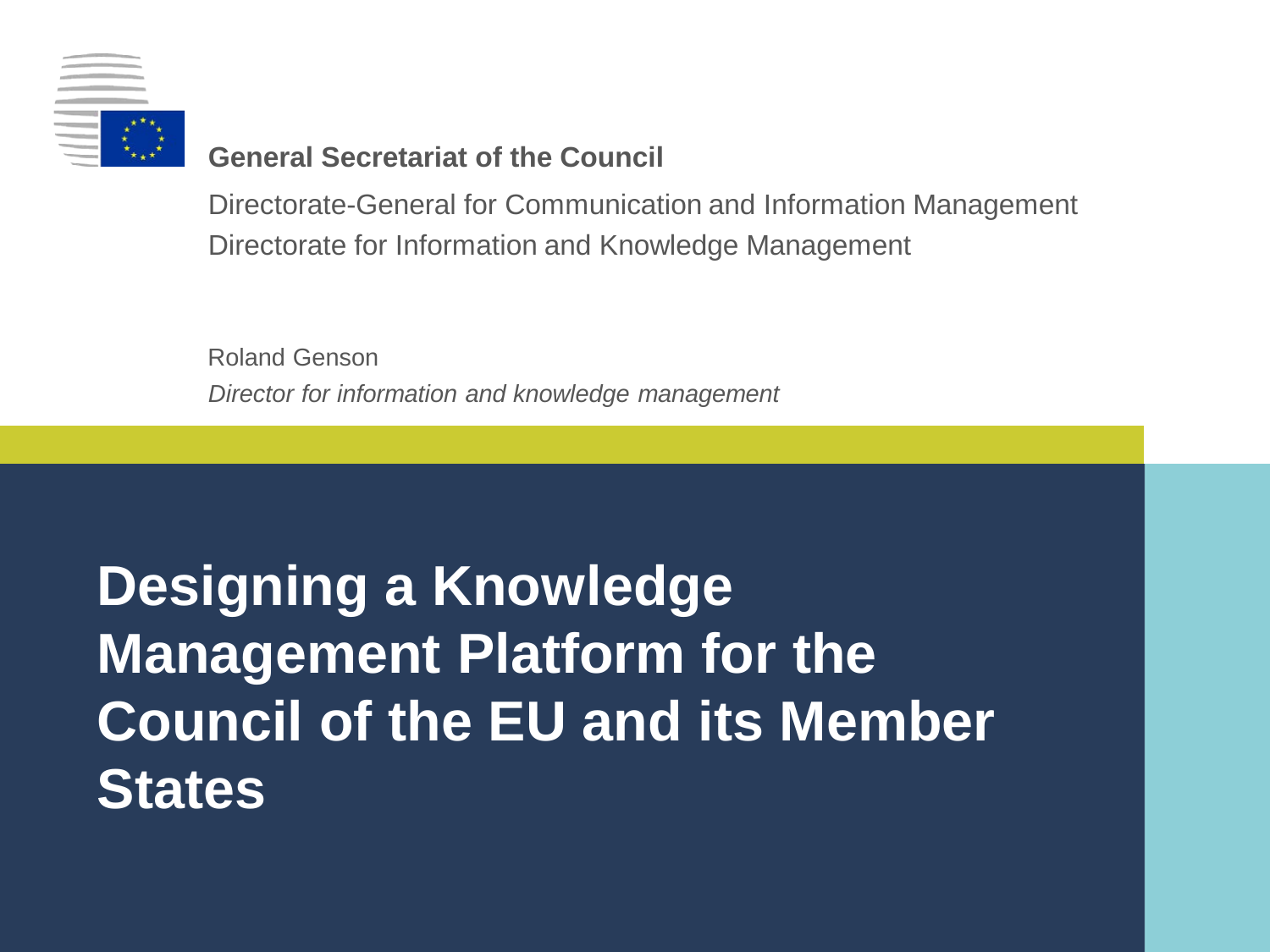### **A changing environment**

- EU Council as co-legislator with European Parliament
- From intergovernmental forum to co-decision
- European Council as central driver of developments in EU
- Growing requests for information from civil society



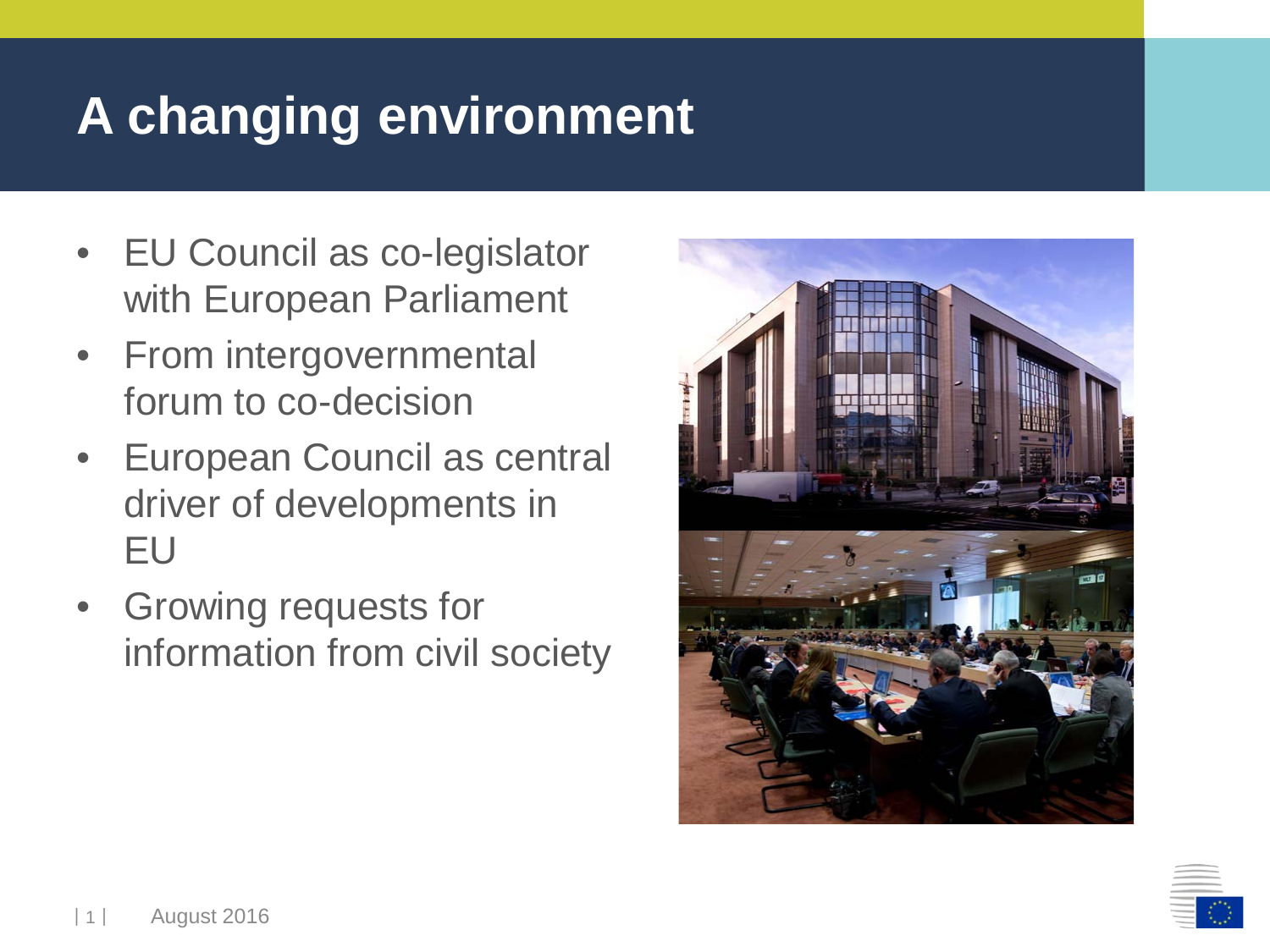## **Changing role, higher scrutiny, growing demands**

- Decision-making and crisis resolution
- Wicked policy problems
- Need for the most comprehensive information and knowledge on process and substance







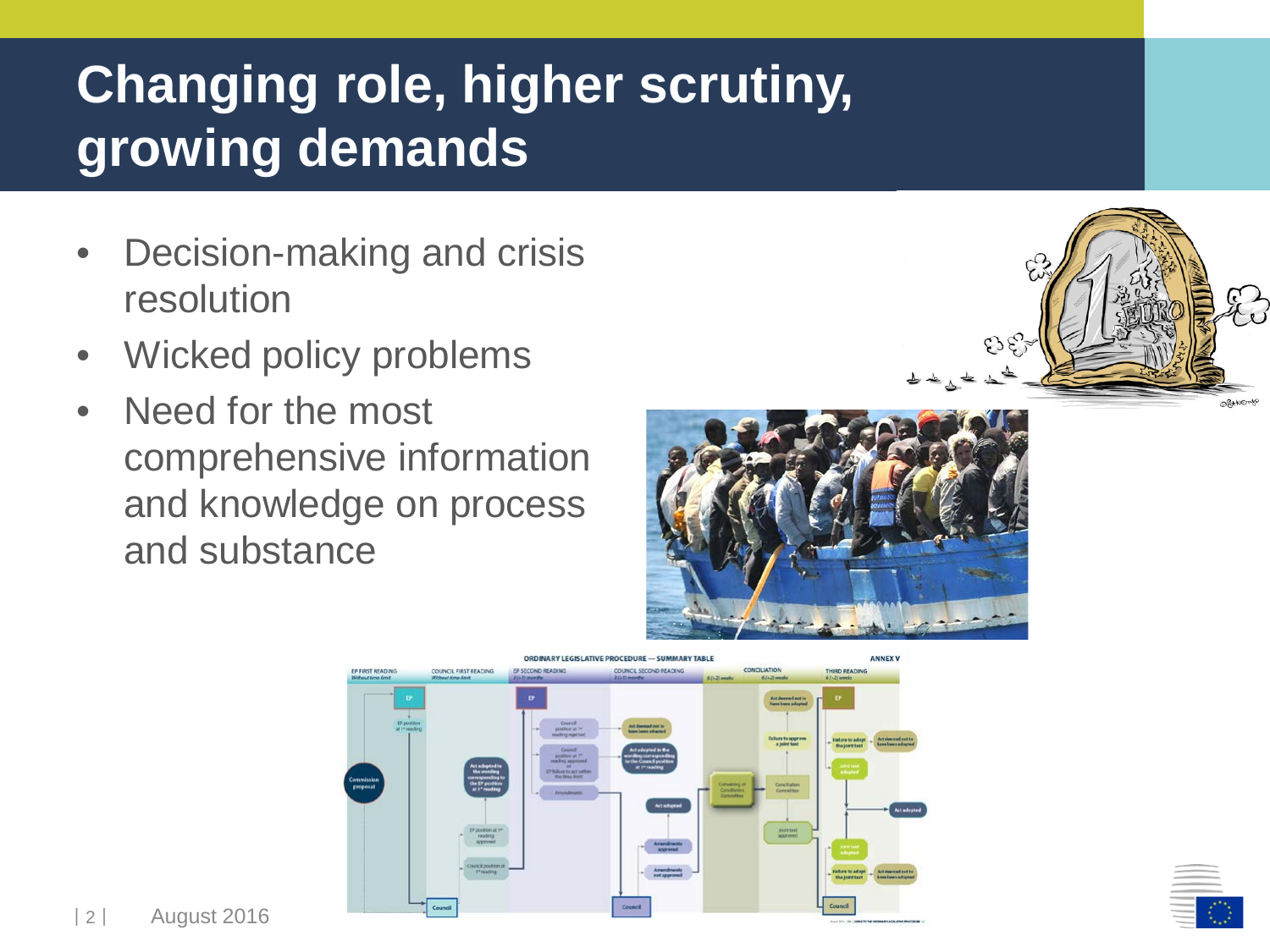#### **The General Secretariat of the Council**

- Provides advice to
	- the ministers in their political deliberations
	- experts in substantive discussions
- Is the permanent structure at EU level at the service of member states.
- Holds a trove of EU knowledge through its 60 years of experience



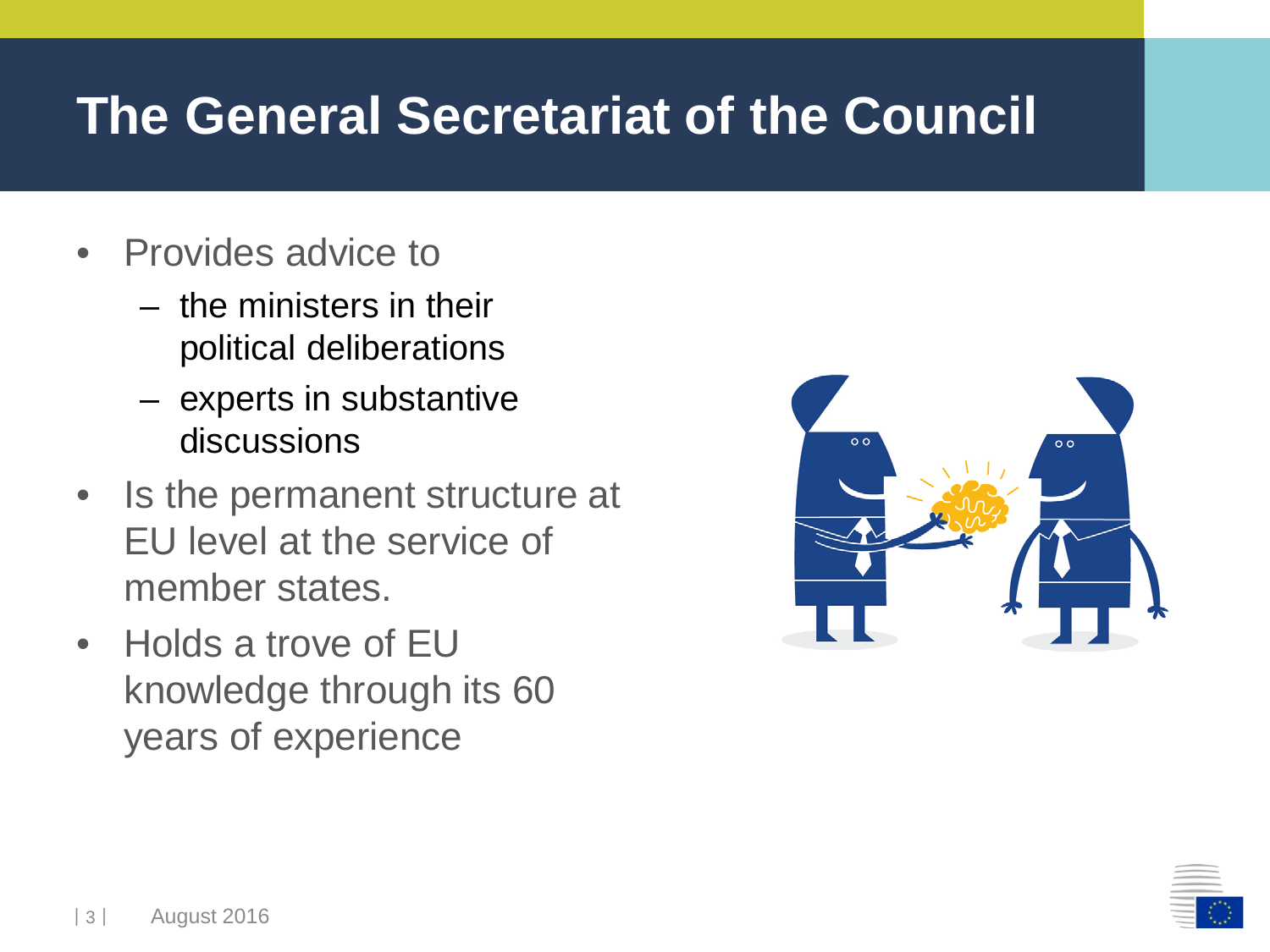#### **Challenges for the General Secretariat**

- Small organisation
- Limited resources
- Conceived as secretariat, note taker and archivist
- Role challenged in a digitalised world: how can we still be relevant? And how can we continue to fulfil our original role in a digital age?

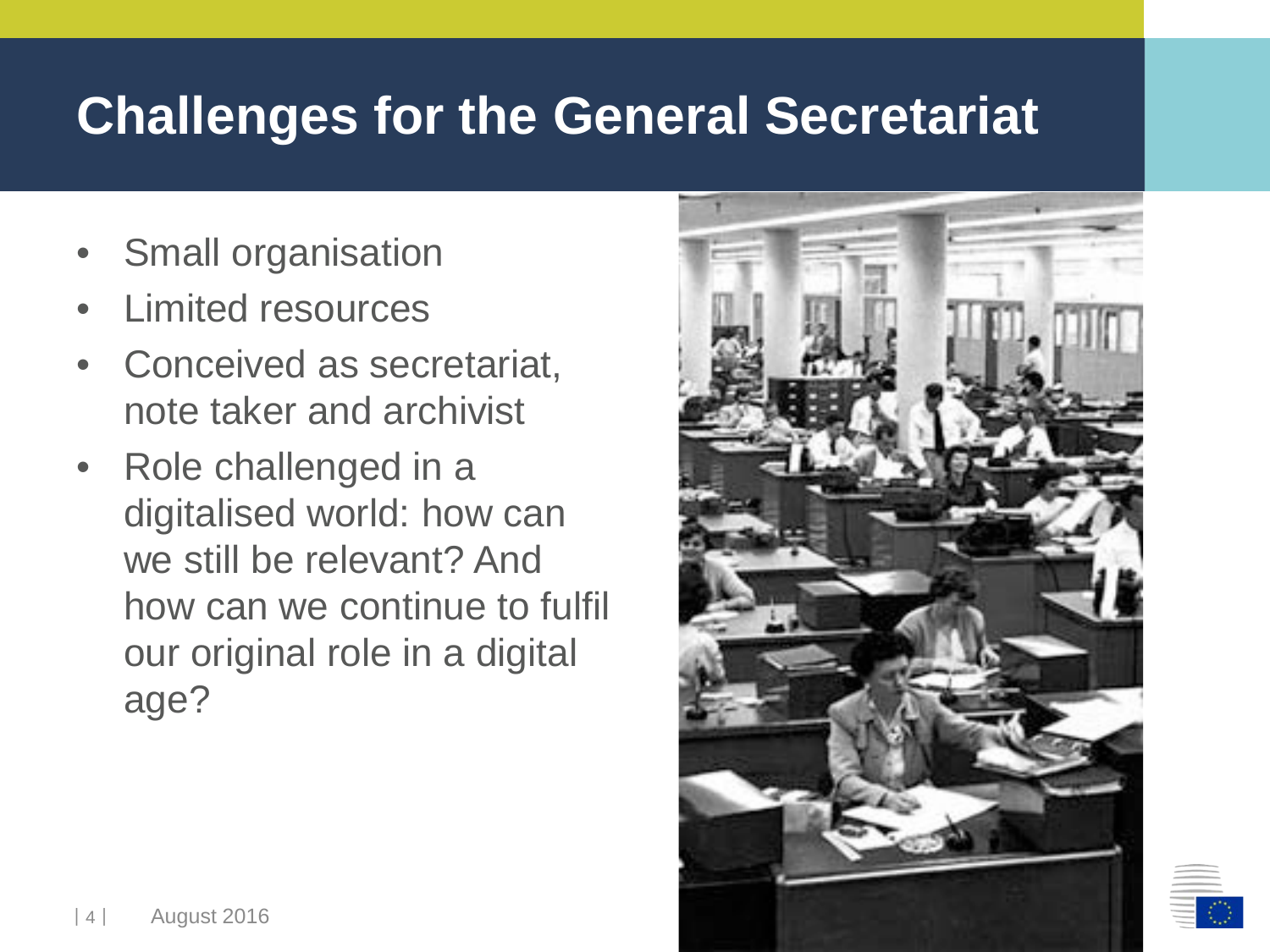### **A knowledge management platform for the EU Council and EU Member States**



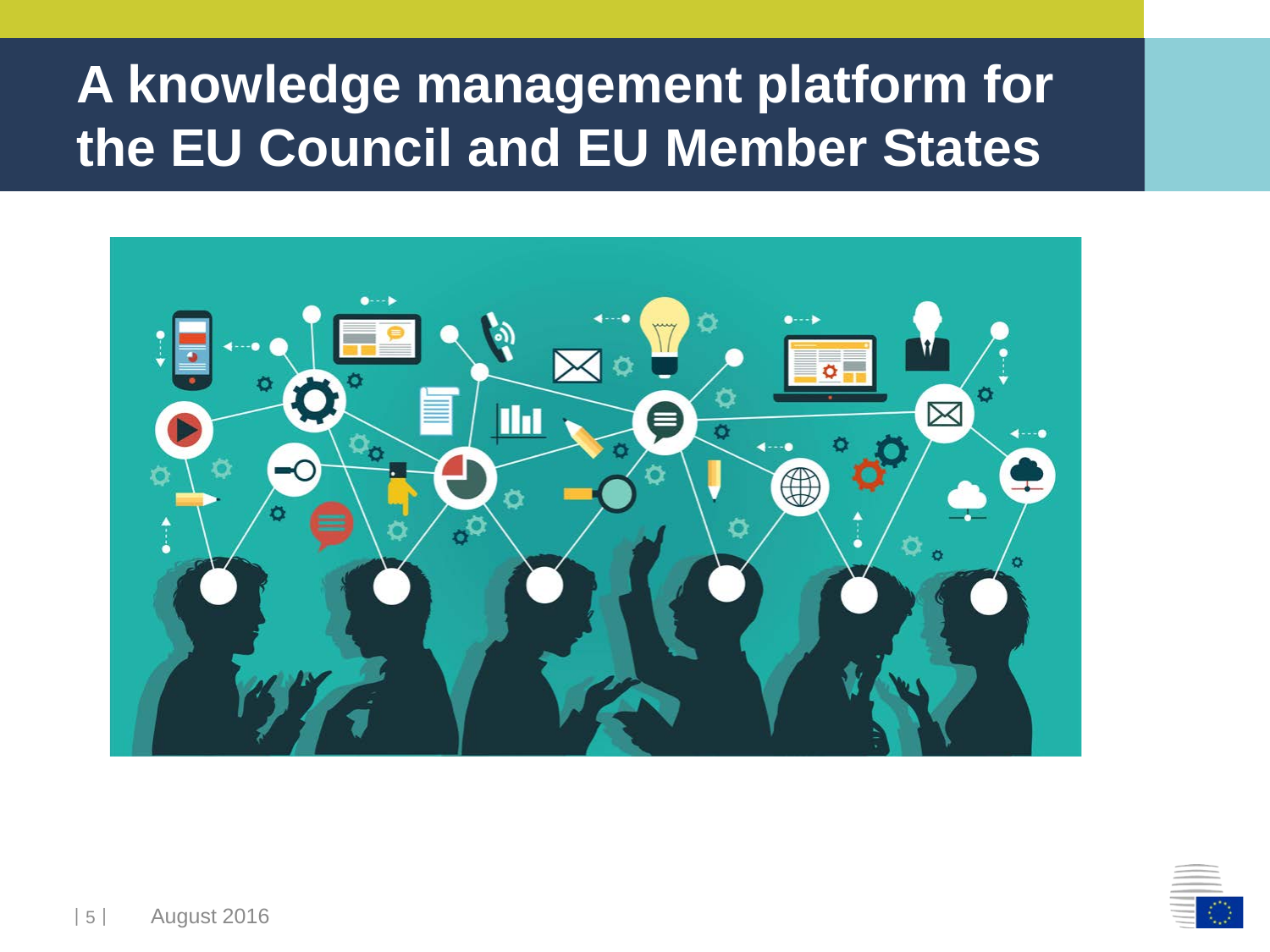### **What does that mean?**

- Connecting point for 28 national government systems
- Add context and connections to Council information
- Link information among EU institutions and bodies
- Bring national knowledge together for EU-wide benefits
- Add a thin layer for discovery



 $\rightarrow$  Maximise value added and respect subsidiarity and national sovereignty

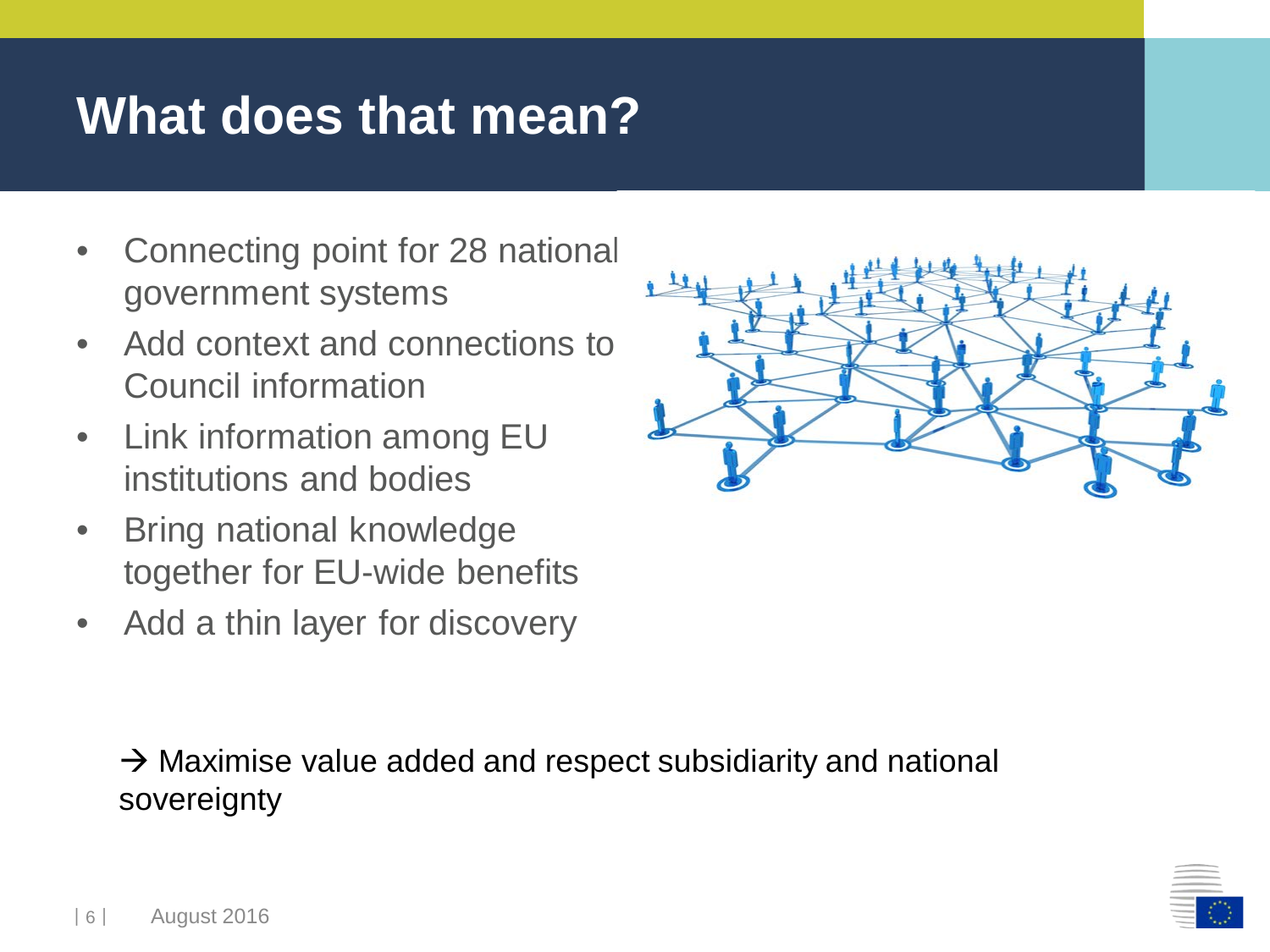#### **How**

- Building interoperable and from the outset connected information and knowledge management
- Focus on areas where we can add real value
- Identify connections and provide context
- Leave content responsibility with author/owner